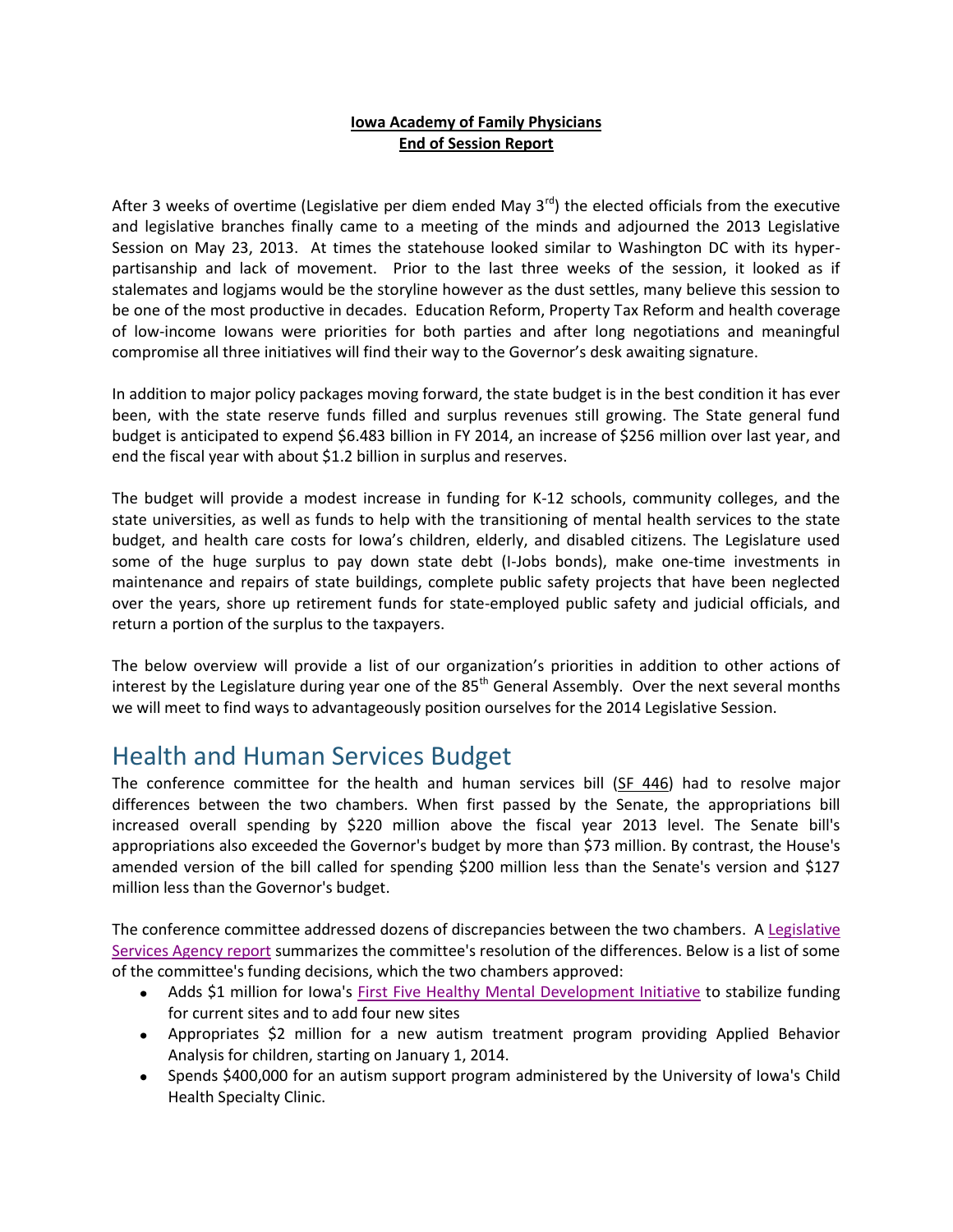- Increases spending for child protection centers by \$320,000, with each site receiving at least \$245,000
- Adopts a one percent physician provider rate increase and a five percent for child welfare service providers
- Eliminates the Department's cost containment strategy saving physicians \$6 million in reimbursement cuts
- Appropriates an additional \$500,000 for Family Development and Self-Sufficiency Services (FaDSS)
- $\bullet$  \$50,000 for Reach Out and Read Iowa
- Tobacco Social Media Campaign: Allocates \$75,000 to develop a social media structure to engage youth and prevent youth initiation of tobacco use.
- Tobacco Community Partnerships: Allocates \$200,000 to increase efficiency of local tobacco control efforts by community partnerships through professional development, regional trainings, round table planning efforts, and training opportunities.
- Tobacco Cessation: Allocates \$1,200,000 for nicotine replacement therapy.
- Tobacco Youth Summit: Allocates \$25,000 for a youth summit.
- Medical Home System Advisory Council: Adds \$215,263 for the Medical Home System Advisory Council for the development and implementation of a prevention and chronic care management state initiative. This is no change compared to the FY 2013 allocation. However, this program was previously funded through the Health Care Transformation Account (HCTA).
- Safety Net Collaborative Provider Network: Adds \$1,158,150 to the Iowa Collaborative Safety Net Provider Network to develop and implement a statewide regionally-based network that will provide integrated health care delivery for patients addressing biomedical and social determinants of health. The Collaborative is required to work with the DHS and report the progress on December 31, 2013.
- Directors Wellness Council: Adds \$25,000 for the establishment of a Wellness Council to increase support for wellness activities.
- Medical Residency Initiative: Adds \$2,000,000 to be used for medical residency training state matching grants.
- Early Childhood Iowa Transfer: Adds \$6,350,000 to the Early Childhood Programs Grant Account in the Early Childhood Iowa Fund. This transfer was previously made from TANF. The funds will be distributed for community-based early childhood programs targeted to children from birth through five years.

#### Rural Primary Care Loan Repayment Program

The Legislature appropriated \$1.6 million from the education budget and \$105,824 from the Health and Human Service Budget to the Student Aid Commission for the administration of the program.

# Iowa Health and Wellness Plan (see attached from the IMS)

The Iowa Legislature reached an historic agreement to provide access to affordable health care for an estimated 150,000 Iowans who don't have health insurance. This is a compromise of the Iowa Senate plan and the Governor's plan.

Working adults with no insurance making less than \$15,414 a year will have access to quality, affordable health care through the Iowa Health and Wellness Plan. The benefits package will be based upon state employee health insurance plans plus some additional services, including mental health. The plan will also use the existing Medicaid provider network.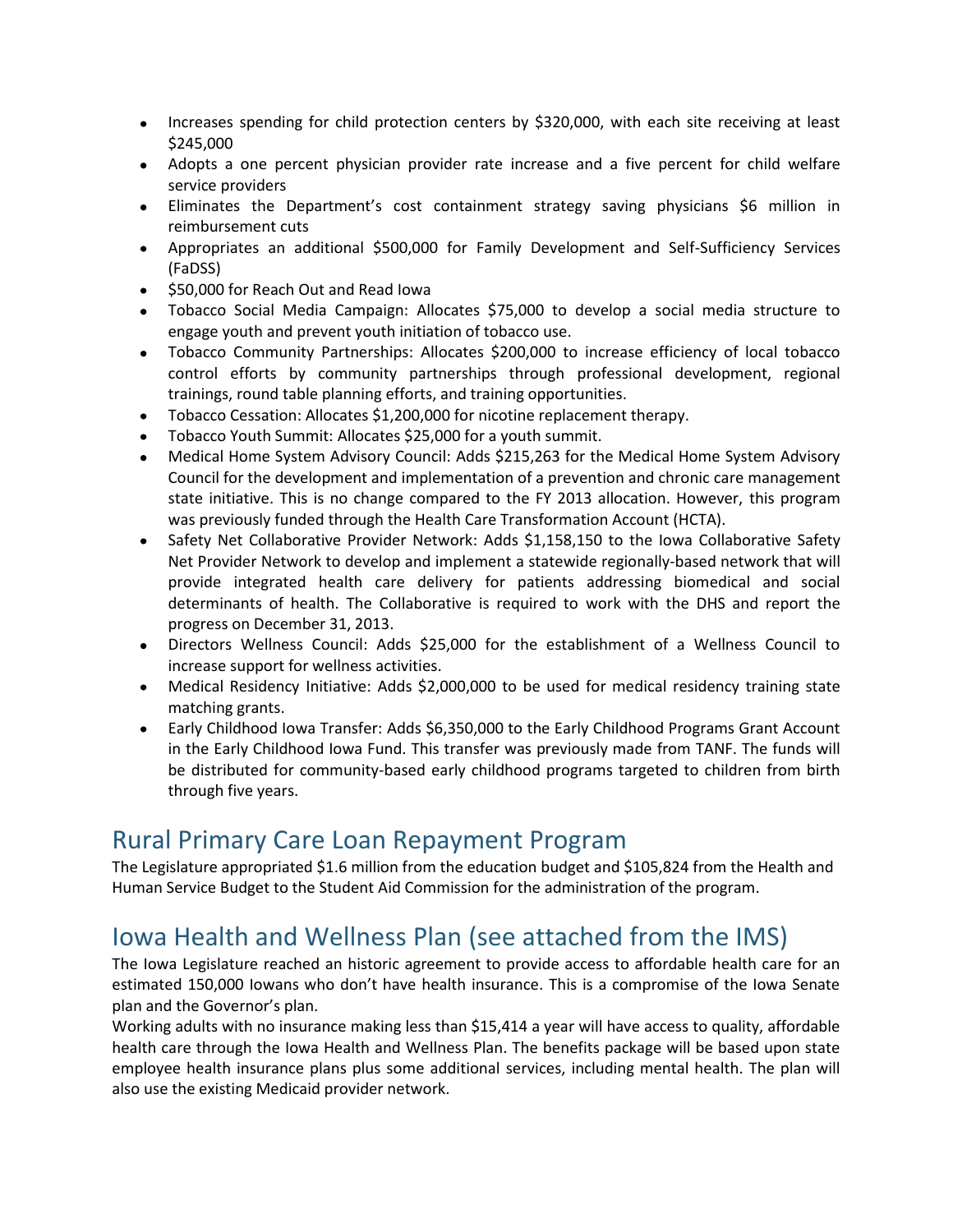The federal government will pay for 100% of costs for the first three years and then pick up no less than 90% of the costs after that. If the federal government does not fulfill its promise on funding, the bill includes an opt‐out provision for Iowa.

This Iowa Health and Wellness Plan must receive federal approval before being implemented.

# Pharmacist Vaccination Compromise

Another aspect of the Legislative Session that the IAFP was involved with was the compromise struck with the pharmacists. Under the new law, trained pharmacists are allowed to administer certain vaccines and immunizations to children six years old and above, and adults. For children aged 6 through 17, the pharmacists can administer only vaccines or immunizations for the flu and other emergency immunizations and vaccines in response to a public health emergency. For adults aged 18 and older, a trained pharmacist can administer the following: all vaccines and immunizations a child can receive; an immunization or vaccine recommended by the US CDC Advisory Committee on Immunization Practices that is on the approved vaccination schedule for adults; any immunization and vaccine recommended by the US CDC for international travel; and Tdap (Tetanus, diphtheria, acellular pertussis) vaccination in a booster application. The new initiative was a way for legislators to tell their constituents they are working to improve the health of all Iowans.

#### Graduated Drivers License Legislation

In a continuing effort to get young drivers the experience that is needed to help them become safer drivers, the Legislature adopted two changes to the Graduated Driver's License program.

Beginning January 1, 2014, young drivers must have held their permit for at least 12 consecutive months, instead of six months, prior to obtaining an intermediate license.

Senate File 115 also limits the number of unrelated passengers to one for drivers that have either an intermediate license or a school license. This restriction is only for the first six months if the driver has an intermediate license and a parent or guardian can waive the restriction. For persons with a school license, this restriction cannot be waived and is in place as long as the person has the school license.

# Mental Health Redesign Continues

Building upon the work of 2012, the Legislature continued with the effort of mental health and disability service system redesign. The overall process moves the system from a county based system to a region based system.

The Legislature passed House File 160 relating to the transition funding for counties needing assistance moving to a region based system. The bill transfers \$11.6 million of the approximately \$20 million in funds received by the state from the federal Children's Health Insurance Program Reauthorization Act (CHIPRA) to the Mental Health and Disability Services Redesign Transition Fund. Under this distribution, 26 of the 32 counties that submitted applications for transition funds would receive funding, and these counties are: Adair, Adams, Calhoun, Clarke, Dallas, Delaware, Dickinson, Guthrie, Jackson, Linn, Lucas, Lyon, Madison, Marion, Monona, Osceola, Plymouth, Poweshiek, Sac, Scott, Sioux, Story, Taylor, Union, Warren, and Wayne. [The six counties that applied but do not receive funding are: Clay, Clinton, Des Moines, Muscatine, Polk, and Ringgold.]

A county receiving an allocation is required to enter into a formal agreement with the Department of